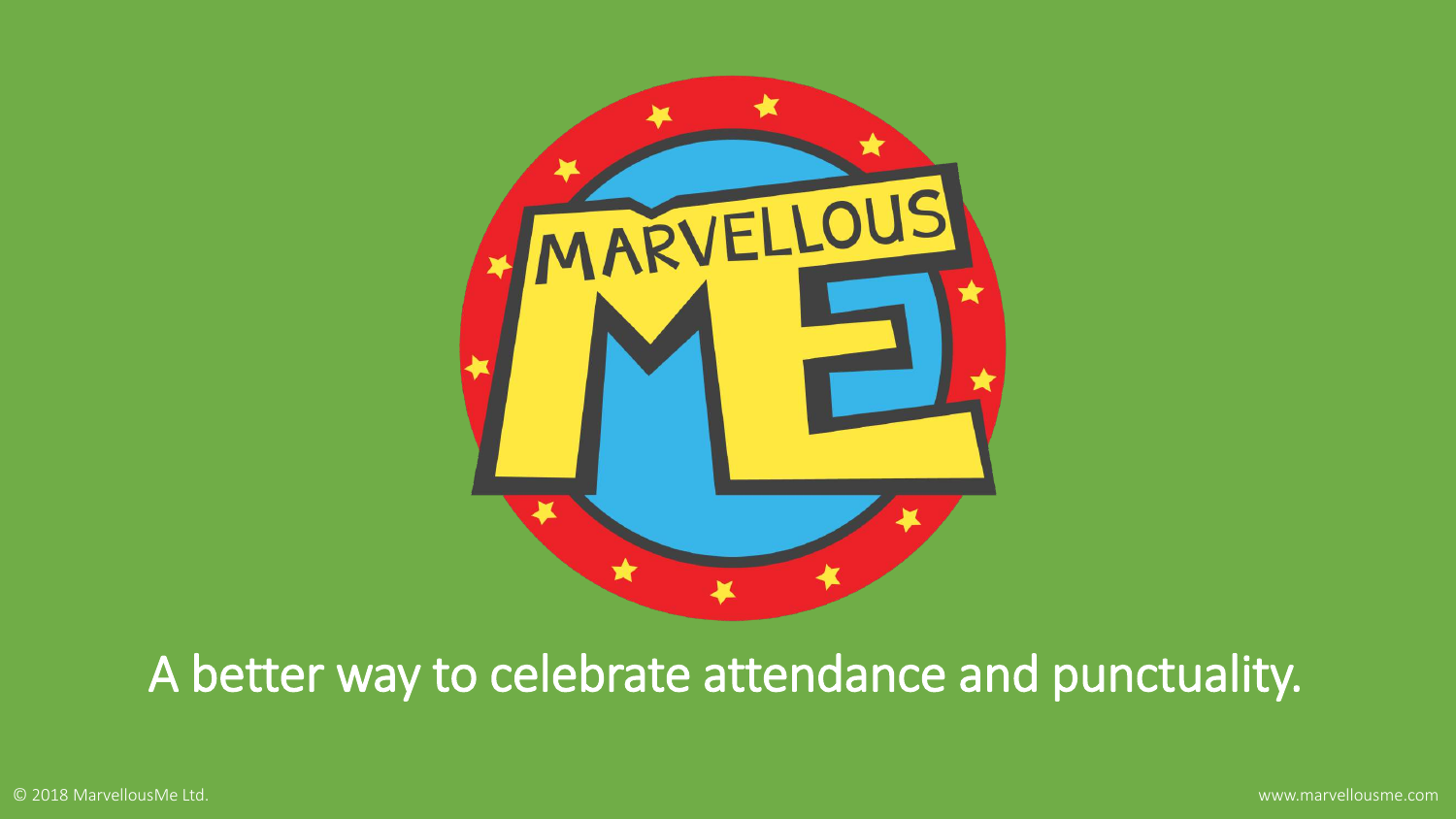# Are paper certificates working for you?









Quicker and less expensive than paper certificates. Environmentfriendly.



More personal, accurate and **MEI** trackable.



Zero teacher effort.



More regular, bigger impact. Great for separated parents.



Award badges for anything you want, or send general messages, forms and newsletters.

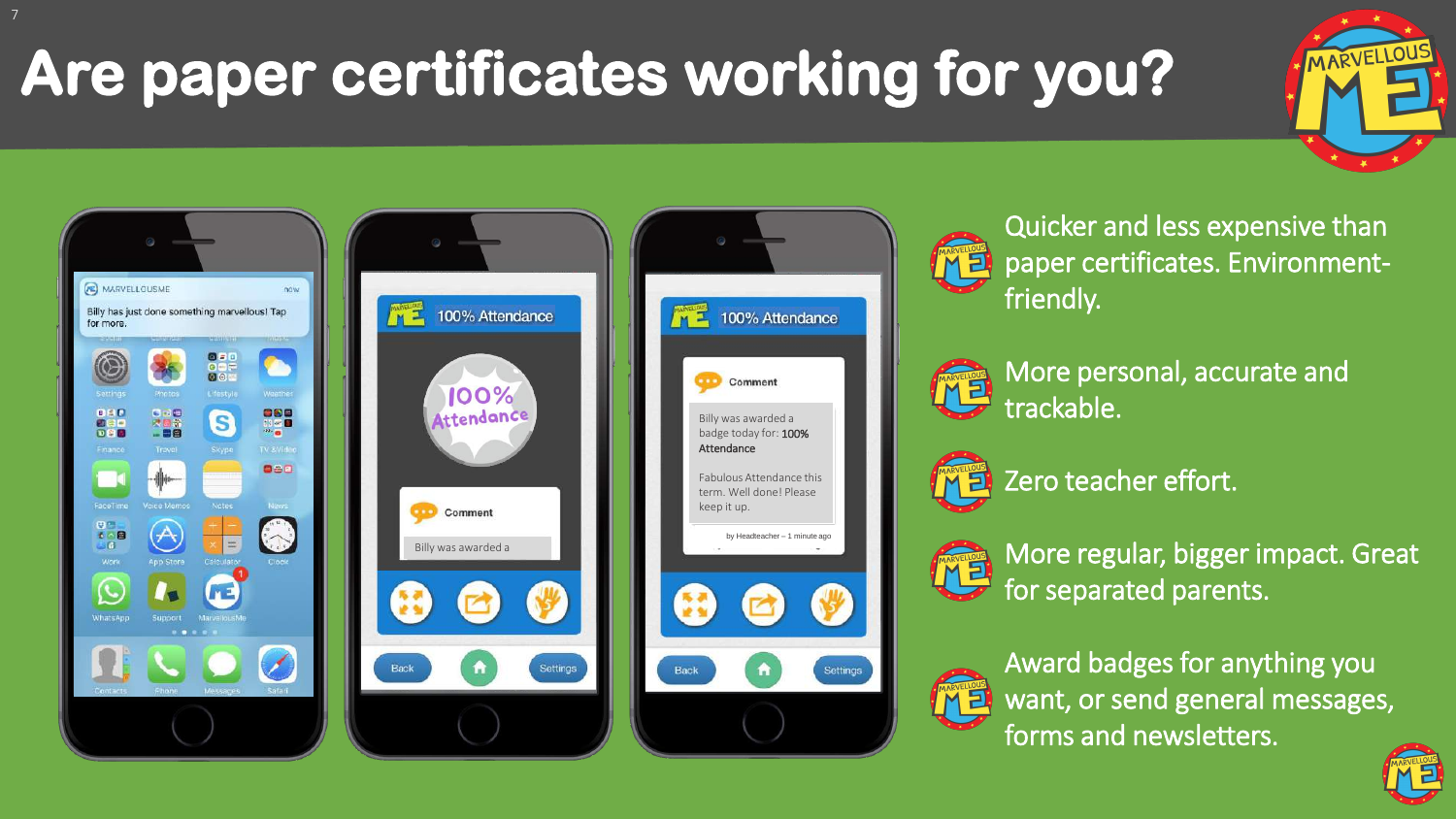# Admin & leaders' portal.





home

- Award badges

reminders.

Track followers.

where it matters.

is doing.

**Bulk Data** 

Data Export

**School Badges** 

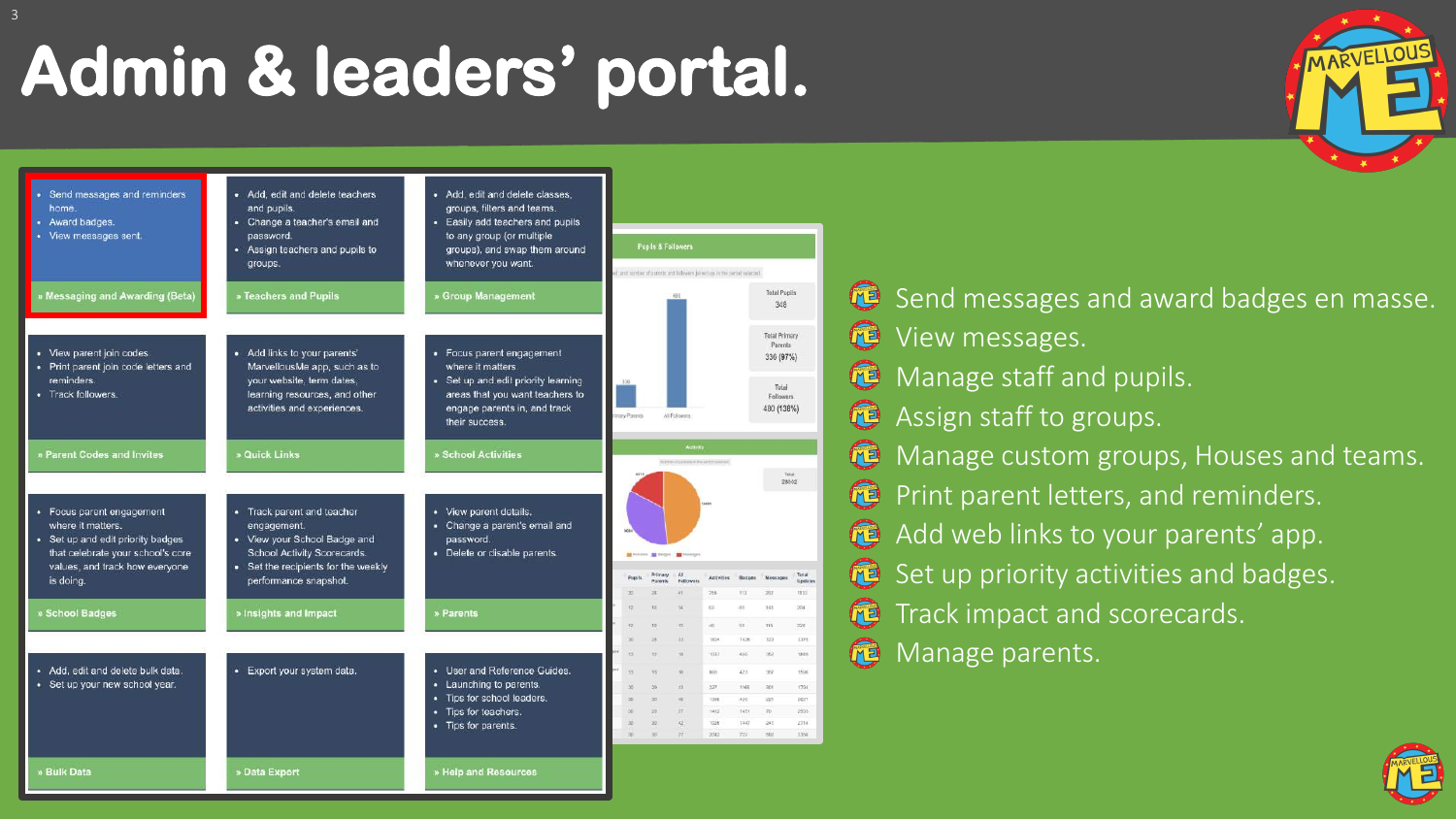### **Messaging & Awarding. Select pupils...**

| <b>合</b> Home                     | Messaging and Awarding <sup>O</sup>      |                                                          | View Messages & Badges      |                                                                                                                                                                          |  |  |
|-----------------------------------|------------------------------------------|----------------------------------------------------------|-----------------------------|--------------------------------------------------------------------------------------------------------------------------------------------------------------------------|--|--|
| Messaging and Awarding (Beta)     |                                          |                                                          |                             |                                                                                                                                                                          |  |  |
| Feachers and Pupils               | <b>Select Pupils</b>                     | Please Select                                            |                             |                                                                                                                                                                          |  |  |
| <b>Le</b> Group Management        | Activity, Badge or<br>Message?           | Please Select                                            | Please Select               |                                                                                                                                                                          |  |  |
| <b>A</b> Parent Codes and Invites | <b>Type</b>                              |                                                          | Quick Search                |                                                                                                                                                                          |  |  |
| <b>S</b> Quick Links              |                                          |                                                          | Paste a .csv list of pupils |                                                                                                                                                                          |  |  |
| School Activities                 | Sender<br><b>Write Note</b>              | Please Select                                            | <b>Whole School</b>         | Paste a .csv list of pupils                                                                                                                                              |  |  |
| ★ School Badges                   | (Optional)                               |                                                          | <b>Classes / Groups</b>     | You can send messages and award badges to children/parents by copying and<br>pasting the children's details from your school's main administration system,<br>e.g. SIMS. |  |  |
| Insights and Impact               |                                          |                                                          | Reception                   | Create a report in your administration system showing the forename and<br>surname, and UPN, of the pupils that you want to add to the recipient list.                    |  |  |
| <b>O</b> Parents                  |                                          |                                                          | Year 6                      | - Output your report to Excel.<br>- Then, select the cells containing the names and UPNs of the pupils, and copy<br>and paste them below.                                |  |  |
| <b>A</b> Bulk Data                |                                          |                                                          | □ Year 2                    | Comma seperated pupils list                                                                                                                                              |  |  |
| <b>L</b> Data Export              | <b>Home Task Type</b><br>(Optional)      | Please Select                                            |                             |                                                                                                                                                                          |  |  |
| <b>i</b> G Help and Resources     | No deadline<br>(Optional)                |                                                          |                             |                                                                                                                                                                          |  |  |
|                                   | <b>Home Task Deadline</b><br>(Optional)  |                                                          |                             |                                                                                                                                                                          |  |  |
| Log out                           | <b>Media or Attachment</b><br>(Optional) | OEQO<br>Upload a photo, video, voice clip or attachment. |                             |                                                                                                                                                                          |  |  |
|                                   |                                          |                                                          | Send                        | Cancel                                                                                                                                                                   |  |  |



MARVELLOUS

4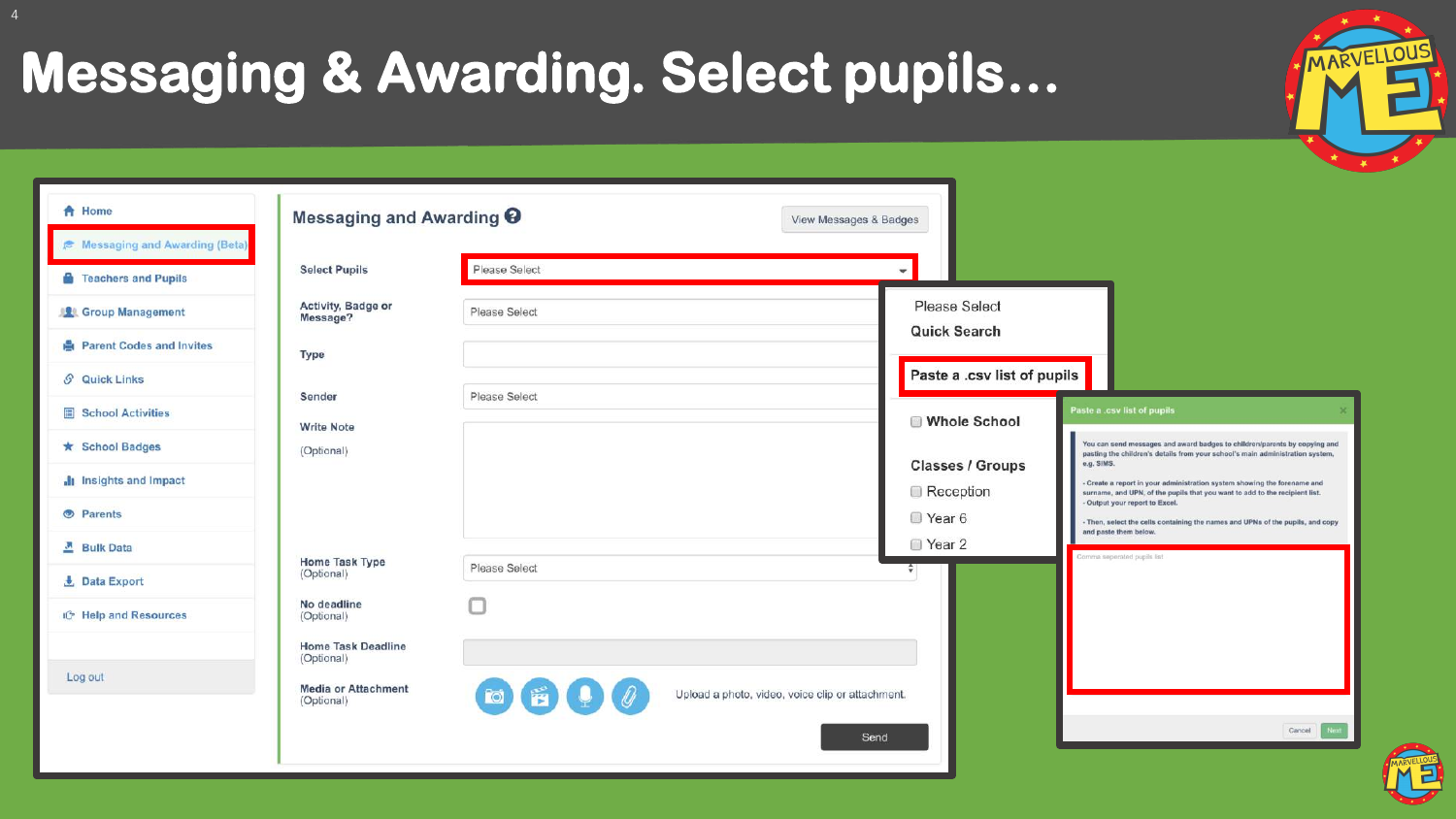$B$ 

 $\mathsf{A}$ 

 $\epsilon$ 

|                | А                 | в                  | C                 |
|----------------|-------------------|--------------------|-------------------|
| $\mathbf{1}$   | <b>CHILD NAME</b> | <b>UPN</b>         | <b>ATTENDANCE</b> |
| $\overline{2}$ | Child Name 1      | FAKEUPN001         | 100               |
| 3              | Child Name 2      | FAKEUPN002         | 100               |
| 4              | Child Name 3      | FAKEUPN003         | 100               |
| 5              | Child Name 4      | FAKEUPN004         | 100               |
| 6              | Child Name 5      | <b>FAKEUPN005</b>  | 100               |
| $\overline{7}$ | Child Name 6      | FAKEUPN006         | 100               |
| 8              | Child Name 7      | FAKEUPN007         | 100               |
| 9              | Child Name 8      | <b>FAKEUPN008</b>  | 100               |
| 10             | Child Name 9      | FAKEUPN009         | 100               |
| 11             | Child Name 10     | FAKEUPN010         | 100               |
| 12             | Child Name 11     | FAKEUPN011         | 100               |
| 13             | Child Name 12     | FAKEUPN012         | 100               |
| 14             | Child Name 13     | FAKEUPN013         | 100               |
| 15             | Child Name 14     | FAKEUPN014         | 100               |
| 16             | Child Name 15     | FAKEUPN015         | 100               |
| 17             | Child Name 16     | FAKEUPN016         | 100               |
| 18             | Child Name 17     | FAKEUPN017         | 100               |
| 19             | Child Name 18     | FAKEUPN018         | 100               |
| 20             | Child Name 19     | FAKEUPN019         | 100               |
| 21             | Child Name 20     | FAKEUPN020         | 100               |
| 22             | Child Name 21     | FAKEUPN021         | 100               |
| 23             | Child Name 22     | FAKEUPN022         | 100               |
| 24             | Child Name 23     | FAKEUPN023         | 100               |
| 25             | Child Name 24     | FAKEUPN024         | 100               |
| 26             | Child Name 25     | FAKEUPN025         | 100               |
| 27             | Child Name 26     | <b>FAKEUPN026</b>  | 99                |
| 28             | Child Name 27     | FAKEUPN027         | 99                |
| 29             | Child Name 28     | FAKEUPN028         | 99                |
|                | 20 Child Name 20  | <b>CAVELIDNO30</b> | 0Q                |

#### Run Attendance report in your MIS (e.g. SIMS).

Copy just Child Name and UPN of those achieving your target.

pasting the children's details from your school's main administration system, surname, and UPN, of the pupils that you want e.g. SIMS. - Output your report to Excel. - Then, select the cells containing the names a - Create a report in your administration system showing the forename and and paste them below. surname, and UPN, of the pupils that you want to add to the recipient list. - Output your report to Excel. Comma seperated pupils list - Then, select the cells containing the names and UPNs of the pupils, and copy and paste them below. Child Name 1 FAKEUPN001 Child Name 2 FAKEUPN002 Child Name 3 FAKEUPN003 Child Name 4 FAKEUPN004 Child Name 5 FAKEUPN005 Child Name 6 FAKEUPN006 Child Name 7 FAKEUPN007 Child Name 8 FAKEUPN008 Child Name 9 FAKEUPN009 Child Name 10 FAKEUPN01 Child Name 11 FAKEUPN01 Child Name 12 FAKEUPN01 FAKEUPN013 Child Name 13 Child Name 14 FAKEUPN014 Child Name 15 FAKEUPN015

Paste a .csy list of pupils

Paste into MarvellousMe and confirm.

You can send messages and award badges to children/parents by copying and



Cancel

### Copy & paste your list from MIS/SIMS report...

Paste a .csv list of pupils

e.g. SIMS.

You can send messages and award badges to

pasting the children's details from your schoo

- Create a report in your administration system

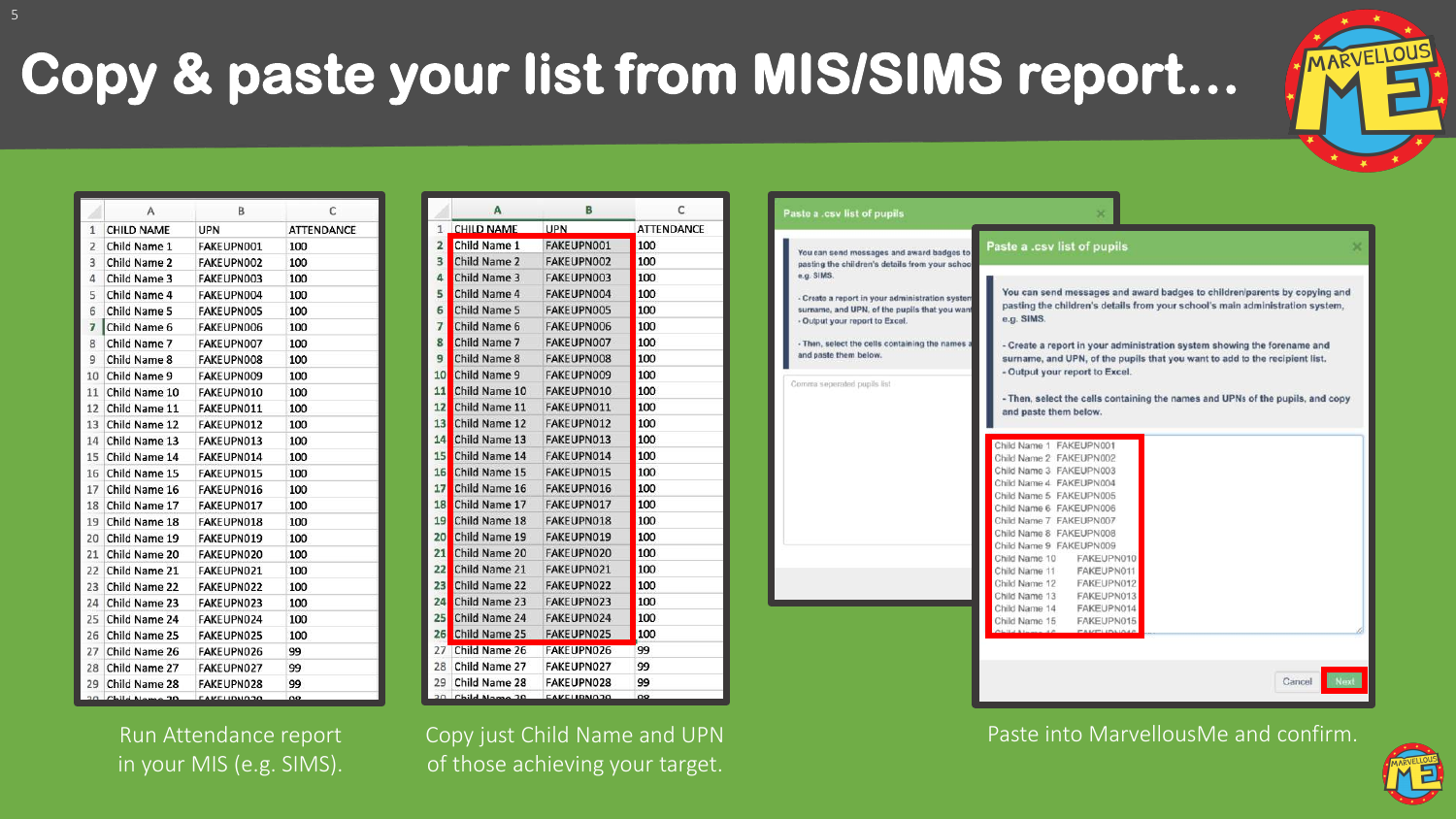### Add the details & tap 'Send'.



|                                              | Messaging and Awarding <sup>O</sup>      | View Messages & Badges                                       |                                                  |
|----------------------------------------------|------------------------------------------|--------------------------------------------------------------|--------------------------------------------------|
| i <sup>→</sup> Messaging and Awarding (Beta) |                                          |                                                              |                                                  |
| Teachers and Pupils                          | <b>Select Pupils</b>                     | Multiple Children                                            | ۰                                                |
| <b>12</b> Group Management                   | Activity, Badge or<br>Message?           | Badge                                                        |                                                  |
| Parent Codes and Invites                     | <b>Type</b>                              | 100% Attendance                                              |                                                  |
| & Quick Links                                | Sender                                   | Headteacher                                                  |                                                  |
| 目<br><b>School Activities</b>                | <b>Write Note</b>                        |                                                              |                                                  |
| ★ School Badges                              | (Optional)                               | Fabulous Attendance this term. Well done! Please keep it up. | 140                                              |
| <b>Insights and Impact</b>                   |                                          |                                                              |                                                  |
| <b>O</b> Parents                             |                                          |                                                              |                                                  |
| æ,<br><b>Bulk Data</b>                       | <b>Home Task Type</b>                    |                                                              |                                                  |
| <b>L</b> Data Export                         | (Optional)                               | Please Select                                                | ÷                                                |
| <b>IC</b> Help and Resources                 | No deadline<br>(Optional)                |                                                              |                                                  |
|                                              | <b>Home Task Deadline</b><br>(Optional)  |                                                              |                                                  |
| Log out                                      | <b>Media or Attachment</b><br>(Optional) | $\circ$                                                      | Upload a photo, video, voice clip or attachment. |

Select the Badge category. Select your Badge Type. Select Sender/Awarder. Write your note.